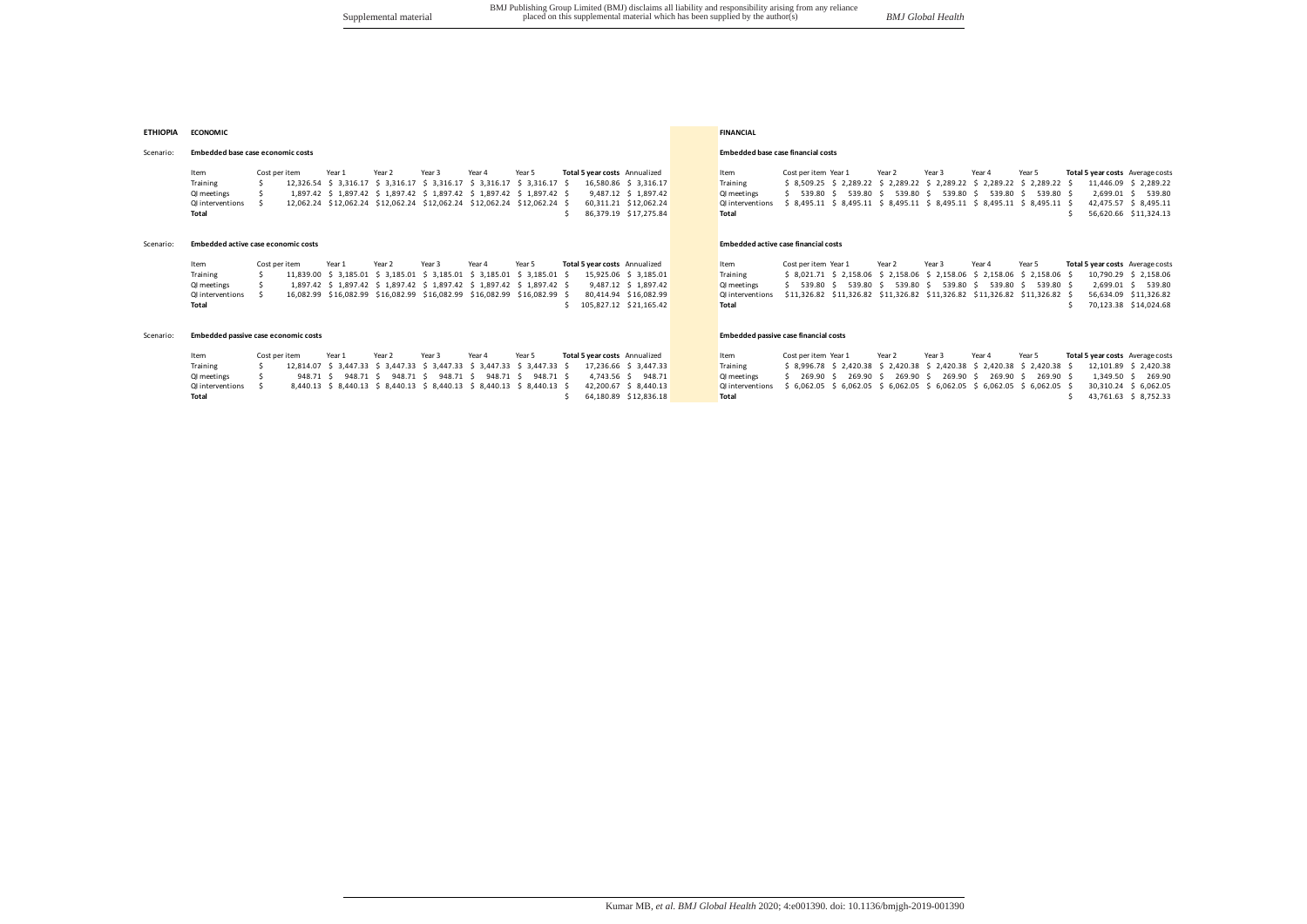#### **INDONESIA ECONOMIC FINANCIAL**

# Scenario: **Embedded base case economic costs Embedded** base case financial costs

|           | Item<br>Training<br>QI meetings<br>QI interventions<br>Total | Cost per item       | 3.371.14 \$ | Year 1<br>906.93 \$ | Year 2<br>906.93 | Year 3<br>906.93<br>3,584.55 \$ 3,584.55 \$ 3,584.55 \$ 3,584.55 \$ 3,584.55 \$ 3,584.55 \$<br>2,952.26 \$ 2,952.26 \$ 2,952.26 \$ 2,952.26 \$ 2,952.26 \$ 2,952.26 \$                        | Year 4<br>906.93 | Year 5<br>906.93 \$           |  |  | Total 5 year costs Annualized<br>4.534.64 \$ 906.93<br>17.922.77 \$ 3.584.55<br>14.761.29 \$ 2.952.26<br>37.218.70 \$ 7.443.74 |  | Item<br>Training<br>QI meetings<br><b>Ql</b> interventions<br><b>Total</b> | Cost per item Year 1<br>\$2.008.98\$<br>59.99<br>2.16 <sub>5</sub> | 540.47<br>59.99<br>2.16 | Year 2 | 540.47<br>59.99<br>2.16              | Year 3<br>540.47 | Year 4<br>59.99<br>2.16           | 540.47<br>59.99<br>2.16 <sup>5</sup>    | Year 5 | 540.47 \$<br>$59.99$ \$<br>$2.16$ \$       | Total 5 year costs Average costs<br>2,702.35 \$<br>299.94 \$<br>10.80<br>3,013.08               | 540.47<br>59.99<br>2.16<br>602.62 |
|-----------|--------------------------------------------------------------|---------------------|-------------|---------------------|------------------|-----------------------------------------------------------------------------------------------------------------------------------------------------------------------------------------------|------------------|-------------------------------|--|--|--------------------------------------------------------------------------------------------------------------------------------|--|----------------------------------------------------------------------------|--------------------------------------------------------------------|-------------------------|--------|--------------------------------------|------------------|-----------------------------------|-----------------------------------------|--------|--------------------------------------------|-------------------------------------------------------------------------------------------------|-----------------------------------|
| Scenario: | Embedded active case economic costs                          |                     |             |                     |                  |                                                                                                                                                                                               |                  |                               |  |  |                                                                                                                                |  | <b>Embedded active case financial costs</b>                                |                                                                    |                         |        |                                      |                  |                                   |                                         |        |                                            |                                                                                                 |                                   |
|           | Item<br>Training<br>OI meetings<br>QI interventions<br>Total | Cost per item<br>-5 | 3.312.35 \$ | Year 1              | Year 2           | Year 3<br>891.11 \$ 891.11 \$ 891.11 \$<br>3.647.27 \$ 3.647.27 \$ 3.647.27 \$ 3.647.27 \$ 3.647.27 \$ 3.647.27 \$<br>3,936.34 \$ 3,936.34 \$ 3,936.34 \$ 3,936.34 \$ 3,936.34 \$ 3,936.34 \$ | Year 4           | Year 5<br>891.11 \$ 891.11 \$ |  |  | Total 5 year costs Annualized<br>4.455.56 \$ 891.11<br>18.236.34 \$ 3.647.27<br>19.681.72 \$ 3.936.34<br>42.373.63 \$ 8.474.73 |  | Item<br>Training<br>OI meetings<br><b>Ql</b> interventions<br><b>Total</b> | Cost per item Year 1<br>\$1.479.83\$<br>59.99S<br>2.88S            | 398.11<br>59.99<br>2.88 | Year 2 | 398.11<br>59.99<br>2.88 <sup>5</sup> | Year 3           | Year 4<br>398.11<br>59.99<br>2.88 | 398.11 \$<br>59.99<br>2.88 <sup>5</sup> | Year 5 | 398.11 \$<br>59.99 \$<br>2.88 <sup>5</sup> | Total 5 year costs Average costs<br>1,990.57 \$<br>299.94 \$<br>$14.40 \text{ }$<br>2,304.91 \$ | 398.11<br>59.99<br>2.88<br>460.98 |

# Scenario: **Embedded passive case economic costs Embedded** passive case financial costs

| Item             | Cost per item |                                                                         | Year 1                                                      | Year 2 | Year 3 | Year 4 | Year 5 |  | Total 5 year costs Annualized |                       | Item               | Cost per item Year 1 | Year 2                                                                      | Year 3 | Year 4 | Year 5         |                    | Total 5 year costs Average costs |              |
|------------------|---------------|-------------------------------------------------------------------------|-------------------------------------------------------------|--------|--------|--------|--------|--|-------------------------------|-----------------------|--------------------|----------------------|-----------------------------------------------------------------------------|--------|--------|----------------|--------------------|----------------------------------|--------------|
| Training         |               | 3,414.93 \$ 918.71 \$ 918.71 \$ 918.71 \$ 918.71 \$ 918.71 \$           |                                                             |        |        |        |        |  |                               | 4.593.54 \$ 918.71    | Training           |                      | \$2,052.77 \$552.25 \$552.25 \$552.25 \$552.25 \$552.25 \$2,761.25 \$552.25 |        |        |                |                    |                                  |              |
| QI meetings      |               |                                                                         | 948.71 \$ 948.71 \$ 948.71 \$ 948.71 \$ 948.71 \$ 948.71 \$ |        |        |        |        |  |                               | 4.743.56 \$ 948.71    | <b>QI</b> meetings |                      | 29.99 \$ 29.99 \$ 29.99 \$ 29.99 \$                                         |        |        | 29.99 \$       | 29.99 S            | 149.97 \$ 29.99                  |              |
| OI interventions |               | 1,968.17 \$ 1,968.17 \$ 1,968.17 \$ 1,968.17 \$ 1,968.17 \$ 1,968.17 \$ |                                                             |        |        |        |        |  |                               | 9.840.86 \$ 1.968.17  | Qlinterventions \$ |                      | 1.44 \$ 1.44 \$ 1.44 \$ 1.44 \$                                             |        |        | $1.44 \quad S$ | $1.44 \text{ }$ \$ |                                  | 7.20 \$ 1.44 |
| Total            |               |                                                                         |                                                             |        |        |        |        |  |                               | 19.177.97 \$ 3.835.59 | Total              |                      |                                                                             |        |        |                |                    | 2.918.42 \$ 583.68               |              |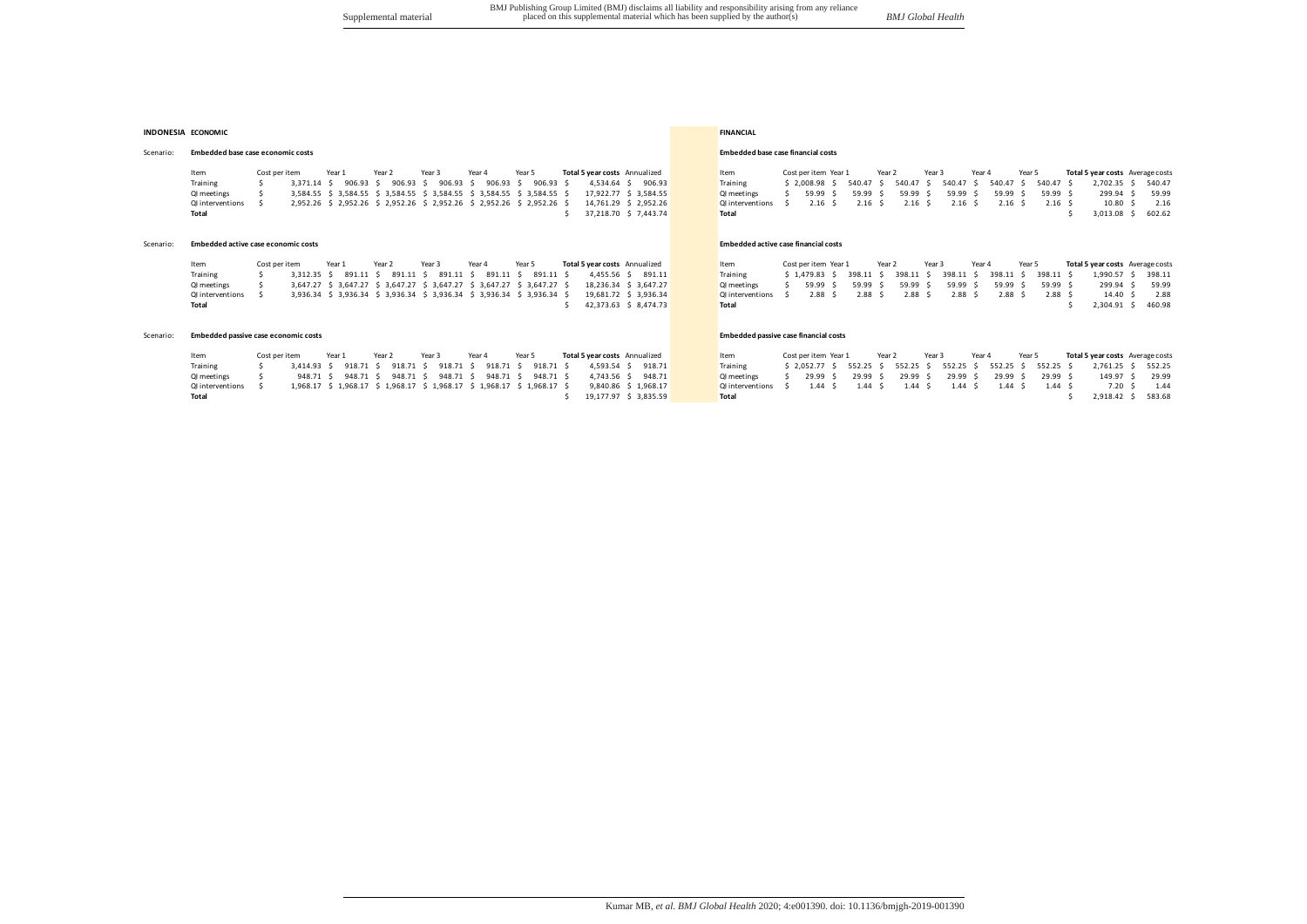#### **KENYA ECONOMIC FINANCIAL**

#### Scenario: **Embedded base case economic costs Embedded base case financial costs Embedded base case financial costs**

ltem Costperitem Year1 Year2 Year3 Year4 Year5 **Total5yearcosts**Annualized Ltem CostperitemYear1 Year2 Year3 Year4 Year5 **Total5yearcosts**Averagecosts<br>Training \$ 259,211.01 \$69,734.77 \$69,734.77 \$69,734.77 \$ 348,673.86 \$69 01 meetings \$ 17,212.08 \$17,212.08 \$17,212.08 \$17,212.08 \$17,212.08 \$ 17,212.08 \$ 66,060.41 \$ 6,412.10 \$ 6,412.11 \$ 6,412.11 \$ 6,412.11 \$ 6,412.11 \$ 6,412.11 \$ 6,412.11 \$ 6,412.11 \$ 6,412.11 \$ 6,412.11 \$ 6,412.11 \$ 6,412.1 011 nterventions \$15,393.13 \$15,393.13 \$15,393.13 \$15,393.13 \$15,393.13 \$15,393.13 76,965.64 \$15,393.13 011 nterventions \$10,526.73 \$10,526.73 \$10,526.73 \$10,526.73 \$10,526.73 \$10,526.73 \$10,526.73 \$10,526.73 \$10,526.73 \$1 **Total** \$////////511,699.90 ########### **Total** \$////////198,834.12 \$ 39,766.82

#### Scenario: **Embedded active case economic costs Embedded active case financial costs Embedded active case financial costs**

Item Costperitem Year1 Year2 Year3 Year4 Year5 **Total5yearcosts** Annualized Item Costperitem Year1 Year2 Year3 Year4 Year5 Total**5yearcosts** Average.costs<br>Training \$ 275.324.47 \$74.069.73 \$74.069.73 \$74.069.73 \$ 370.348.65 Training \$/////////////275,324.47 \$ 74,069.73 \$ 74,069.73 \$ 74,069.73 \$ 74,069.73 \$ 74,069.73 \$////////370,348.65 \$ 74,069.73 Training \$ 83,667.71 \$ 22,508.88 \$ 22,508.88 \$ 22,508.88 \$ 22,508.88 \$ 22,508.88 \$////////112,544.39 \$ 22,508.88 11,031.8 (19,000.00 11,034.39 11,04.39 11,03.00 11,03.00 11,03.00 11,03.00 11,03.00 11,03.00 11,03.00 11,03.00 11,03.00 11,03.00 11,03.00 11,03.00 11,03.00 11,03.00 11,03.00 11,03.00 11,03.00 11,03.00 11,03.00 11,03.00 11 QI/interventions \$////////////////20,524.17 \$ 20,524.17 \$ 20,524.17 \$ 20,524.17 \$ 20,524.17 \$ 20,524.17 \$////////102,620.85 \$ 20,524.17 QI/interventions \$ 11,942.07 \$ 11,942.07 \$ 11,942.07 \$ 11,942.07 \$ 11,942.07 \$ 11,942.07 \$///////////59,710.35 \$ 11,942.07 **Total** \$////////571,057.39 ########### **Total** \$////////205,004.85 \$ 41,000.97

#### Scenario: **Embedded passive case economic costs Embedded passive case financial costs Embedded passive case financial costs**

| Item             | Cost per item | Year 1 | Year 2 | Year 3 | Year 4 | Year 5                                                                                           | Total 5 year costs Annualized |                        | Item                                                                                       | Cost per item Year 1                                                                              | Year 2 | Year 3 | Year 4 | Year 5 |  | Total 5 year costs Average costs |
|------------------|---------------|--------|--------|--------|--------|--------------------------------------------------------------------------------------------------|-------------------------------|------------------------|--------------------------------------------------------------------------------------------|---------------------------------------------------------------------------------------------------|--------|--------|--------|--------|--|----------------------------------|
| Training         |               |        |        |        |        | 260,755.95 \$70,150.40 \$70,150.40 \$70,150.40 \$70,150.40 \$70,150.40 \$ 350,752.02 \$70,150.40 |                               |                        | Training                                                                                   | \$88,040.98 \$23,685.40 \$23,685.40 \$23,685.40 \$23,685.40 \$23,685.40 \$ 118,427.02 \$23,685.40 |        |        |        |        |  |                                  |
| QI meetings      |               |        |        |        |        | 7,403.29 \$ 7,403.29 \$ 7,403.29 \$ 7,403.29 \$ 7,403.29 \$ 7,403.29 \$                          |                               | 37.016.46 \$ 7.403.29  | <b>QI</b> meetings                                                                         | \$ 3,137.10 \$ 3,137.10 \$ 3,137.10 \$ 3,137.10 \$ 3,137.10 \$ 3,137.10 \$                        |        |        |        |        |  | 15.685.49 \$ 3.137.10            |
| QI interventions |               |        |        |        |        | 10,262.09 \$10,262.09 \$10,262.09 \$10,262.09 \$10,262.09 \$10,262.09 \$                         |                               | 51.310.43 \$10.262.09  | Qlinterventions \$ 7,017.82 \$ 7,017.82 \$ 7,017.82 \$ 7,017.82 \$ 7,017.82 \$ 7,017.82 \$ |                                                                                                   |        |        |        |        |  | 35.089.10 \$ 7.017.82            |
| Total            |               |        |        |        |        |                                                                                                  |                               | 439.078.90 \$87.815.78 | <b>Total</b>                                                                               |                                                                                                   |        |        |        |        |  | 169.201.61 \$33.840.32           |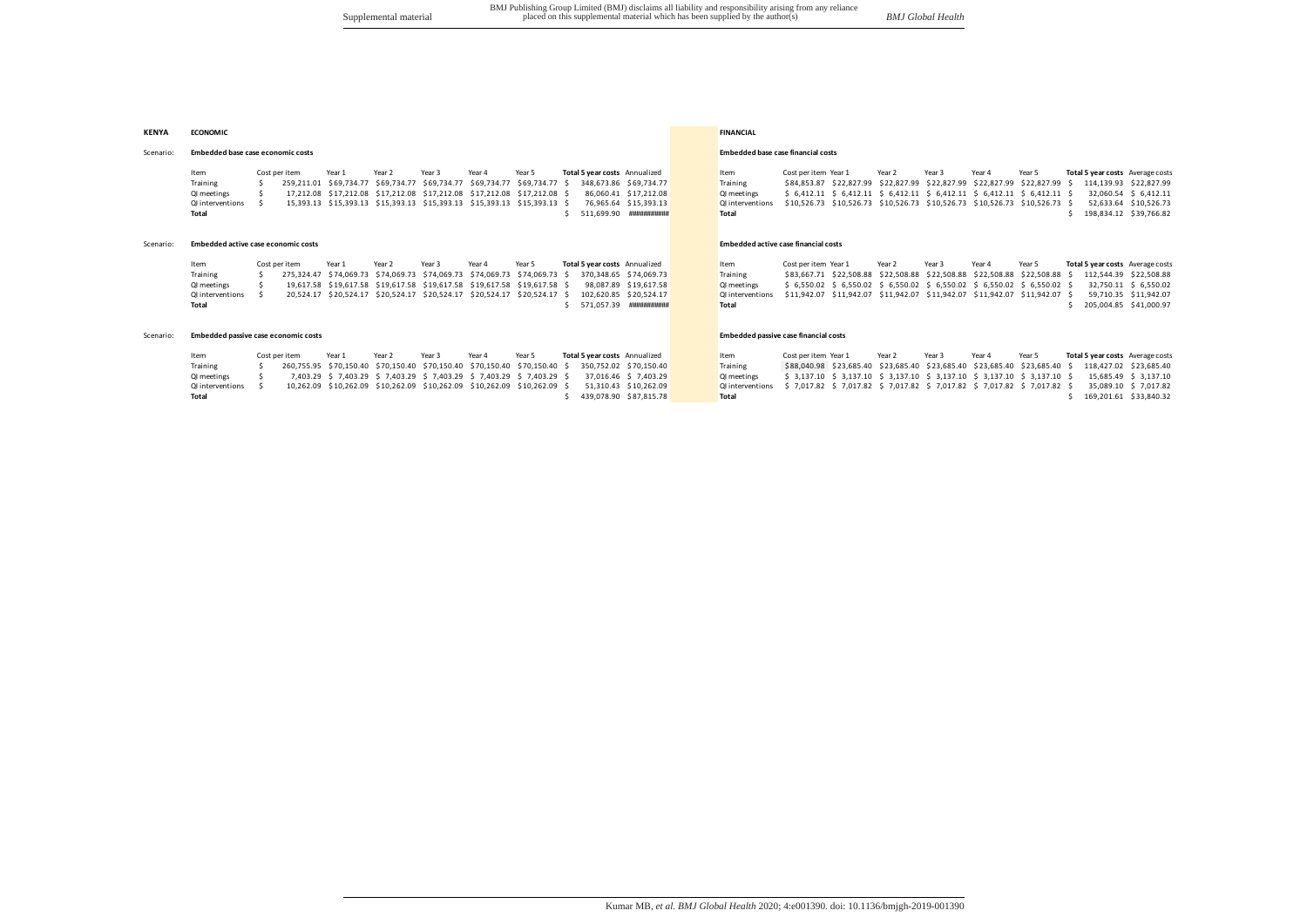## **MALAWI ECONOMIC FINANCIAL**

#### Scenario: **Embedded base case economic costs Embedded base case financial costs Embedded base case financial costs**

#### Item Costperitem Year1 Year2 Year3 Year4 Year5 **Total5-year-costs** Annualized Item Cost-peritem Year1 Year2 Year3 Year4 Year5 **Total5-year-costs** Average-costs<br>Training \$ 9,210.99 \$ 2,478.00 \$ 2,478.00 \$ 2,478.00 \$ 2,478.0 Training<br>
Training 5 9,210.99 \$ 2,478.00 \$ 2,478.00 \$ 2,478.00 \$ 2,478.00 \$ 2,390.02 \$ 2,478.00<br>
QI meetings \$ 2,177.52 \$ 2,177.52 \$ 2,177.52 \$ 2,177.52 \$ 2,177.52 \$ 2,177.52 \$ 2,177.52 \$ 2,177.52 \$ 2,177.52 01 meetings \$ 2,177.52 \$ 2,177.52 \$ 2,177.52 \$ 2,177.52 \$ 2,177.52 \$ 10,887.58 \$ 2,177.52 01 meetings \$ 1,391.11 \$ 1,391.11 \$ 1,391.11 \$ 1,391.11 \$ 1,391.11 \$ 1,391.11 \$ 1,391.11 \$ 1,391.11 \$ 1,391.11 \$ 1,391.11 \$ 1,391.11 011 model of the contractions 5 6,754.54 \$ 6,754.54 \$ 6,754.54 \$ 6,754.54 \$ 6,754.54 \$ 6,754.54 \$ 6,754.54 \$ 6,754.54 \$ 6,754.54 \$ 6,754.54 \$ 6,754.54 \$ 6,754.54 \$ 6,754.54 \$ 6,754.54 \$ 6,754.54 \$ 6,754.54 \$ 6,754.54 \$ 6,7 **Total** \$ \$1,45.69 \$ \$1,410.06 **Total \$** \$1,410.06 **Total \$1,410.06 \$1,410.06 \$1,45.69 \$** \$1,45.69 \$ \$1,429.14

#### Scenario: **Embedded active case economic costs Embedded active case financial costs Embedded active case financial costs**

Item Costperitem Year1 Year2 Year3 Year4 Year5 **Total5-year-costs** Annualized Item Cost-peritem Year1 Year2 Year3 Year4 Year5 **Total5-year-costs** Average-costs<br>Training \$ 8.492.33 \$ 2.284.67 \$ 2.284.67 \$ 2.284.67 \$ 11.423. Training<br>Training 5 8,492.33 \$ 2,284.67 \$ 2,284.67 \$ 2,284.67 \$ 2,284.67 \$ 2,284.67 \$ 11,423.33 \$ 2,284.67<br>QI meetings \$ 2,177.52 \$ 2,177.52 \$ 2,177.52 \$ 2,177.52 \$ 2,177.52 \$ 10,887.58 \$ 2,177.52 Q1 meetings \$ 2,177.52 \$ 2,177.52 \$ 2,177.52 \$ 2,177.52 \$ 2,177.52 \$ 2,177.52 \$ 2,177.52 \$ 2,177.52 \$ 2,177.52 \$ 2,177.52 \$ 2,177.52 \$ 2,177.52 \$ 2,177.52 \$ 2,177.52 \$ 2,177.52 \$ 2,177.52 \$ 2,177.52 \$ 2,177.52 \$ 2,177.52 \$ Qlinterventions \$ 9,006.05 \$ 9,006.05 \$ 9,006.05 \$ 9,006.05 \$ 9,006.05 \$ 45,030.24 \$ 9,006.05 \$ 45,030.24 \$ 9,006.05 \$ 45,030.24 \$ 9,006.05 \$ 9,006.05 \$ 9,006.05 \$ 9,006.05 \$ 9,006.05 \$ 9,006.05 \$ 9,006.05 \$ 9,006.05 \$ 45, **Total** \$///////////67,341.15 \$ 13,468.23 **Total** \$///////////33,469.53 \$///6,693.91

## Scenario: **Embedded passive case economic costs Embedded passive case financial costs Embedded passive case financial costs**

| Item             | Cost per item | Year 1 | Year 2 | Year 3 | Year 4 | Year 5 | Total 5 year costs Annualized |                                                                                               | Item                                                                                       | Cost per item Year 1 | Year 2 | Year 3 | Year 4                                                         | Year 5 | Total 5 year costs Average costs                                                        |
|------------------|---------------|--------|--------|--------|--------|--------|-------------------------------|-----------------------------------------------------------------------------------------------|--------------------------------------------------------------------------------------------|----------------------|--------|--------|----------------------------------------------------------------|--------|-----------------------------------------------------------------------------------------|
| Training         |               |        |        |        |        |        |                               | 9,248.58 \$ 2,488.12 \$ 2,488.12 \$ 2,488.12 \$ 2,488.12 \$ 2,488.12 \$ 12,440.59 \$ 2,488.12 | Training                                                                                   |                      |        |        |                                                                |        | \$5,743.02 \$1,545.03 \$1,545.03 \$1,545.03 \$1,545.03 \$1,545.03 \$7,725.14 \$1,545.03 |
| QI meetings      |               |        |        |        |        |        |                               | 1,088.76 \$ 1,088.76 \$ 1,088.76 \$ 1,088.76 \$ 1,088.76 \$ 1,088.76 \$ 5,443.79 \$ 1,088.76  | <b>QI</b> meetings                                                                         |                      |        |        | \$ 695.56 \$ 695.56 \$ 695.56 \$ 695.56 \$ 695.56 \$ 695.56 \$ |        | 3.477.78 \$ 695.56                                                                      |
| QI interventions |               |        |        |        |        |        |                               | 4,503.02 \$ 4,503.02 \$ 4,503.02 \$ 4,503.02 \$ 4,503.02 \$ 4,503.02 \$ 22,515.12 \$ 4,503.02 | Qlinterventions \$ 1,950.34 \$ 1,950.34 \$ 1,950.34 \$ 1,950.34 \$ 1,950.34 \$ 1,950.34 \$ |                      |        |        |                                                                |        | 9.751.69 \$ 1.950.34                                                                    |
| Total            |               |        |        |        |        |        |                               | 40.399.50 \$ 8.079.90                                                                         | <b>Total</b>                                                                               |                      |        |        |                                                                |        | 20.954.60 \$4.190.92                                                                    |